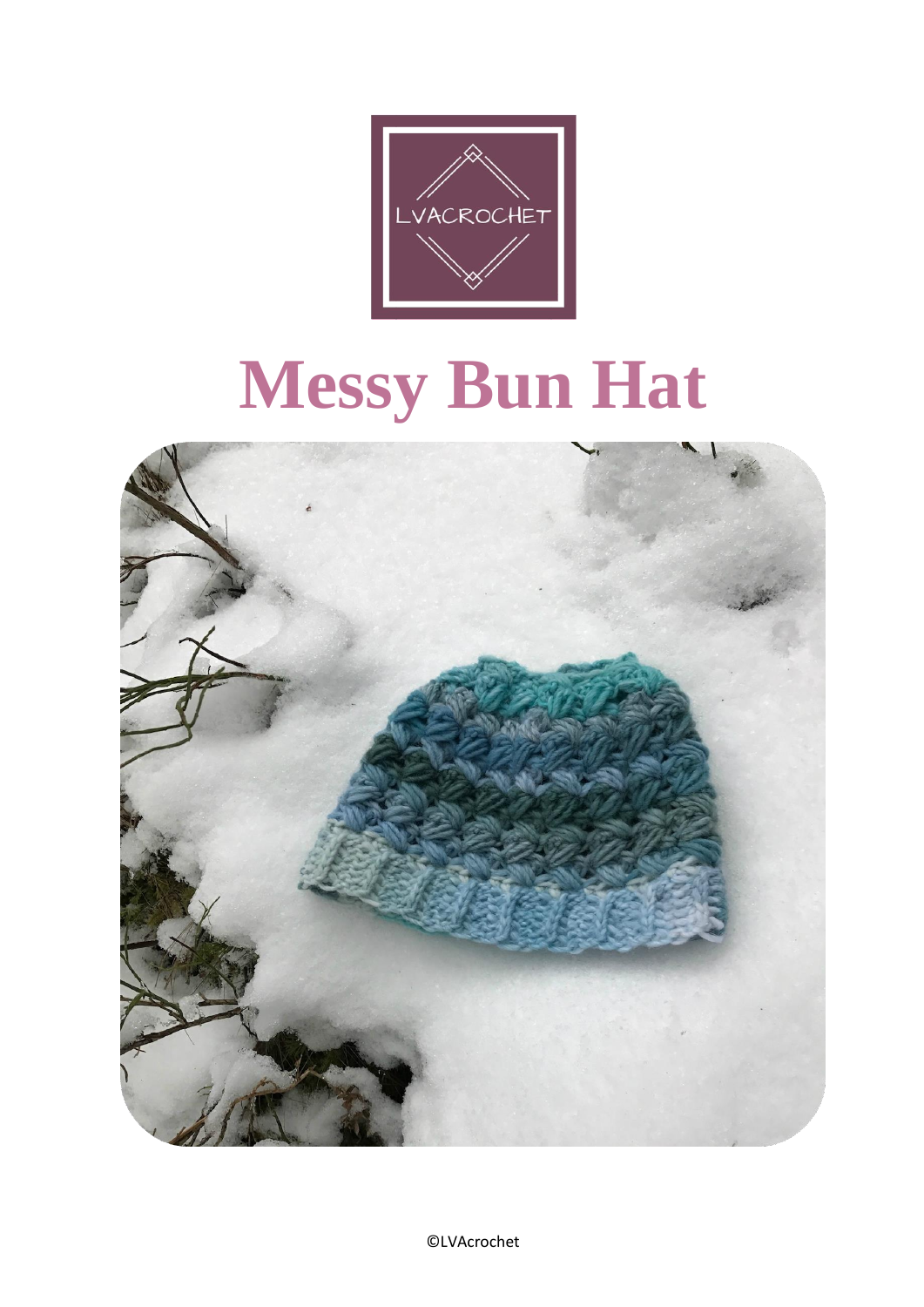**Yarn:** ONLinie 359 Fano 150g **Crochet hook:** 8 mm

### **Abbreviations**

sl st – slip stitch ch - chain sc – single crochet hdc – half double crochet dc – souble crochet ps – puff stitch (explained below)

## **Ribbing**

The ribbing is crochet with hdc and chains. Ch 7, make 1 hdc in the second ch from the hook and make 1 hdc in each ch the rest of the row. This makes it 6 hdc in one row, ch 1 and turn your work.

Instead of crocheting through the top two loops, you're going to keep crocheting through the third option. This one is located towards you (according to the arrow in the picture). Make 1 hdc in each of these and this will make the ribbing effect. Keep crocheting like this: 6 hdc and ch 1, turn until you reach the size you want. I stopped when my work reached 55 cm (ap. 21,6 inches).



Sew the short ends together creating a ring. Crochet a whole round with 1 sc in the side of each row.

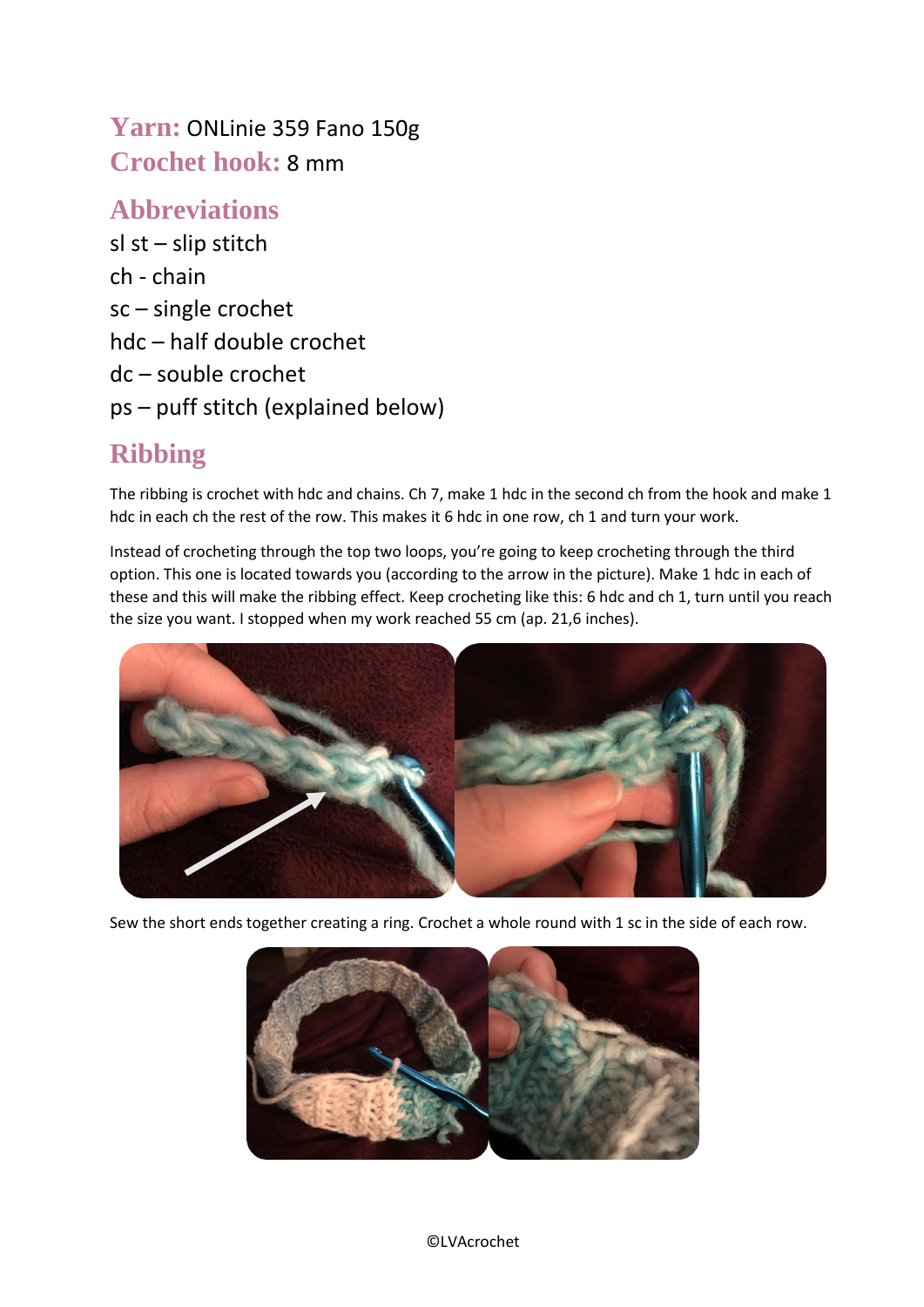## **Puff stitches**

Ch 3, skip 2, make 1 dc in the third stitch from the chain, ch 2. Since you want a zigzag pattern you have to make the puff stitch to the right from the dc, this one in the stitch where you started your ch 3.

1 ps (puff stitch): pick up your thread, put the hook into the stitch and pick up the thread again and pull through the stitch. DON'T pull the thread through the loops on your hook. Repeat two times so you have seven loops on your hook. Pull through all loops now and finish the puff stitch with ch 1. If you use thinner yarn, make more loops before pulling through to make the stitch more "puffy". Be careful not to pull to tight when crocheting a ps.





Repeat through the whole round: 1 dc in the third stitch from the last dc, 1 ps to the right from the dc, ch 1.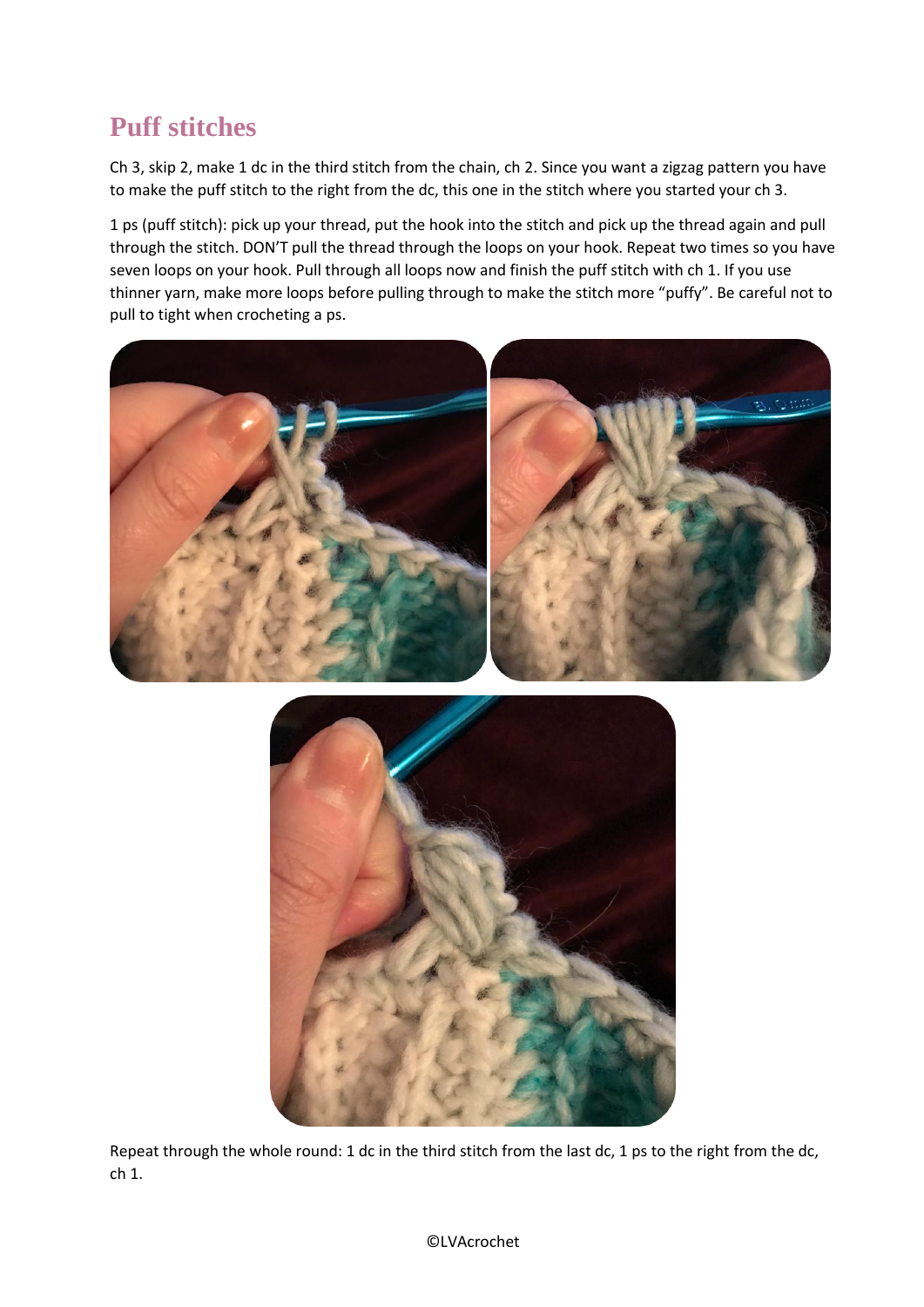Adjust the end it you don't get three stitches left by just skipping two stitches 1-2 times. 1 sl st in the third ch in the beginning of the round.



Round 2: ch 3, turn your work. 1 dc in the top of the next ps, ch 2, 1 ps to the right on the last round. Repeat until you reach the end of the round, sl st in the 3<sup>rd</sup> chain in the beginning of the round.



**Repeat round 2** until you reach the size you want. I made a total of 7 rounds like this.